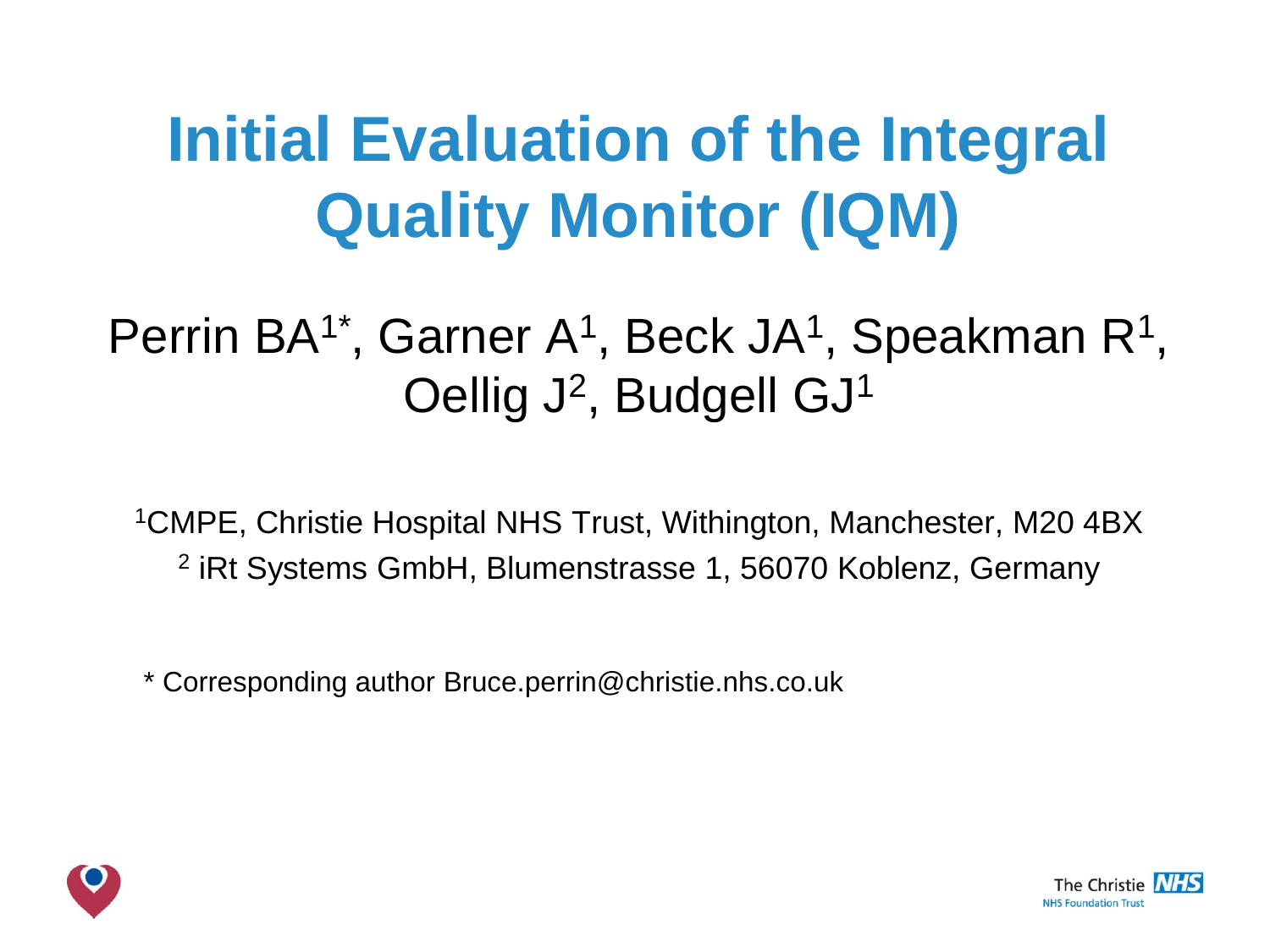## **Purpose of IQM**

A Dosimetric Checksum System integrated into the beam delivery path to<br>validate the accuracy of the beam during the treatment

as well as

to validate the accuracy and integrity of the treatment data transfer from the TPS<br>through the R&V System to the Linac

# **Integral Quality Monitor** IQM





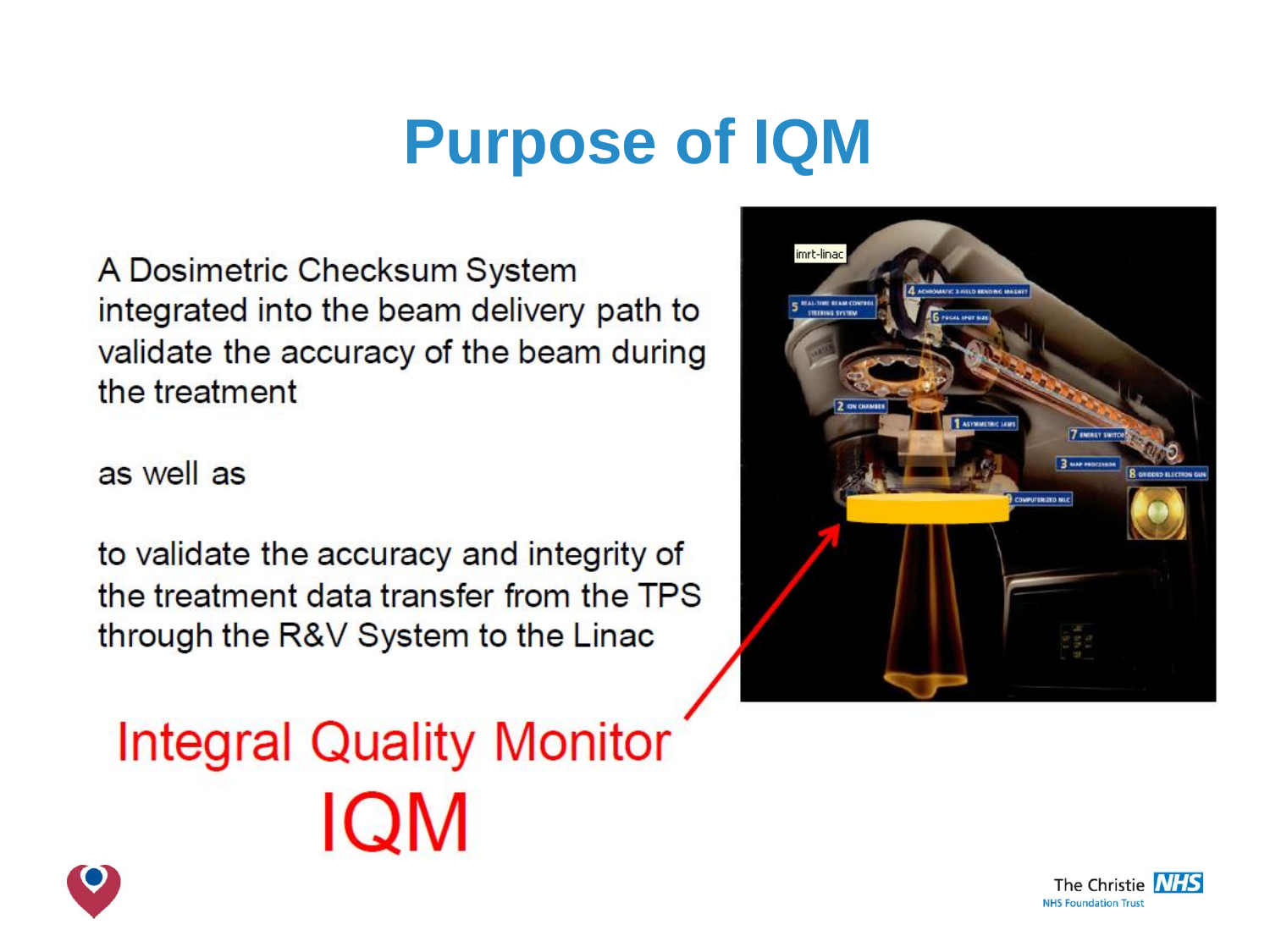# **IQM design**

#### Hardware Design (Prototype)

- $\checkmark$  Large Area Ion Chamber (550cc)
- $\checkmark$  Electrode plates made of 2 $\text{mm}$  Aluminum
- 
- $\checkmark$  Enclosure made of PMMA<br> $\checkmark$  Sensitive Area: 26cm x 26cm
- Max. Field Size:  $40cm \times 40cm$



NHS Foundation Trust

The Christie **NHS** 



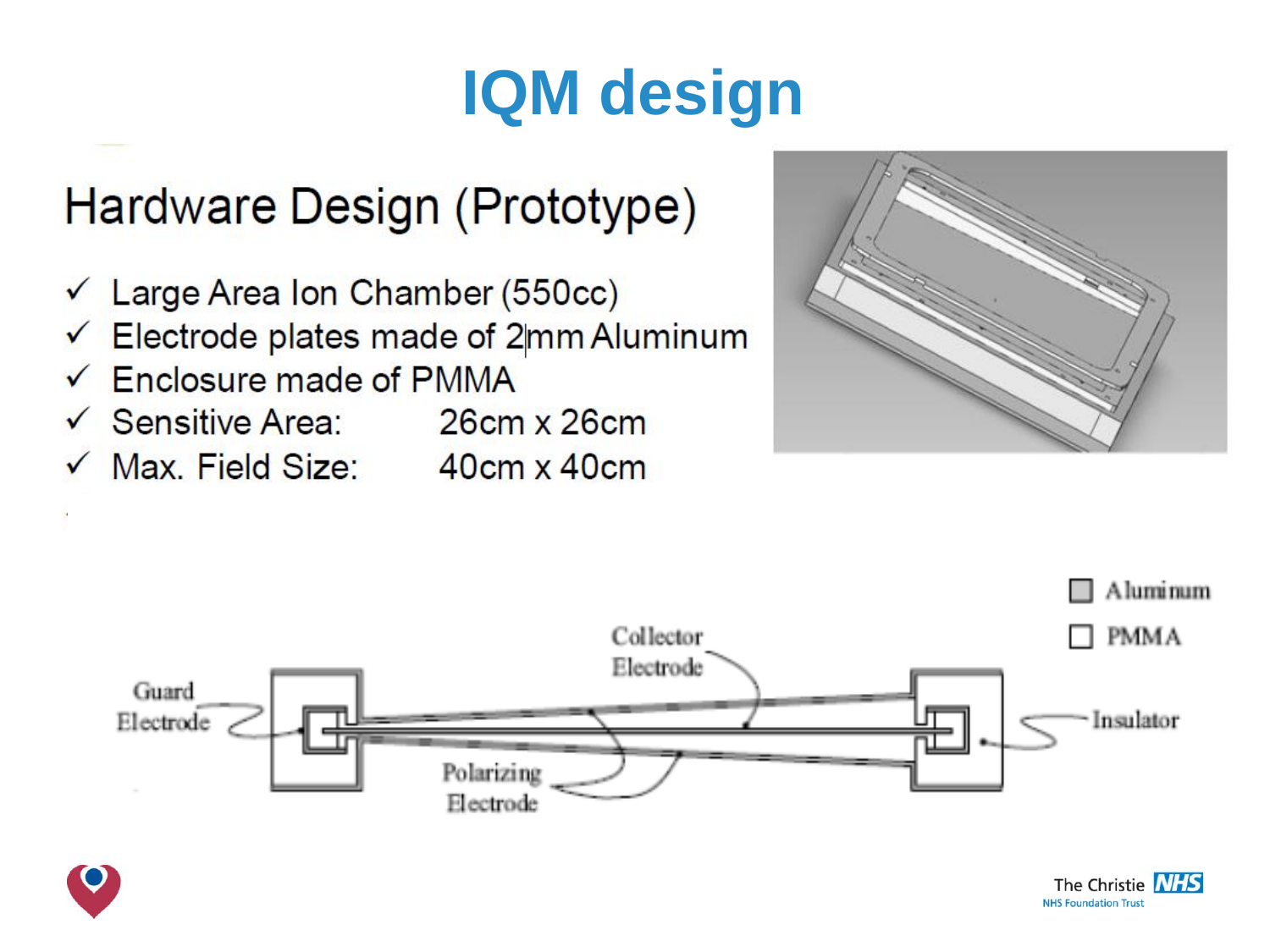## **Reliability & Stability of IQM**





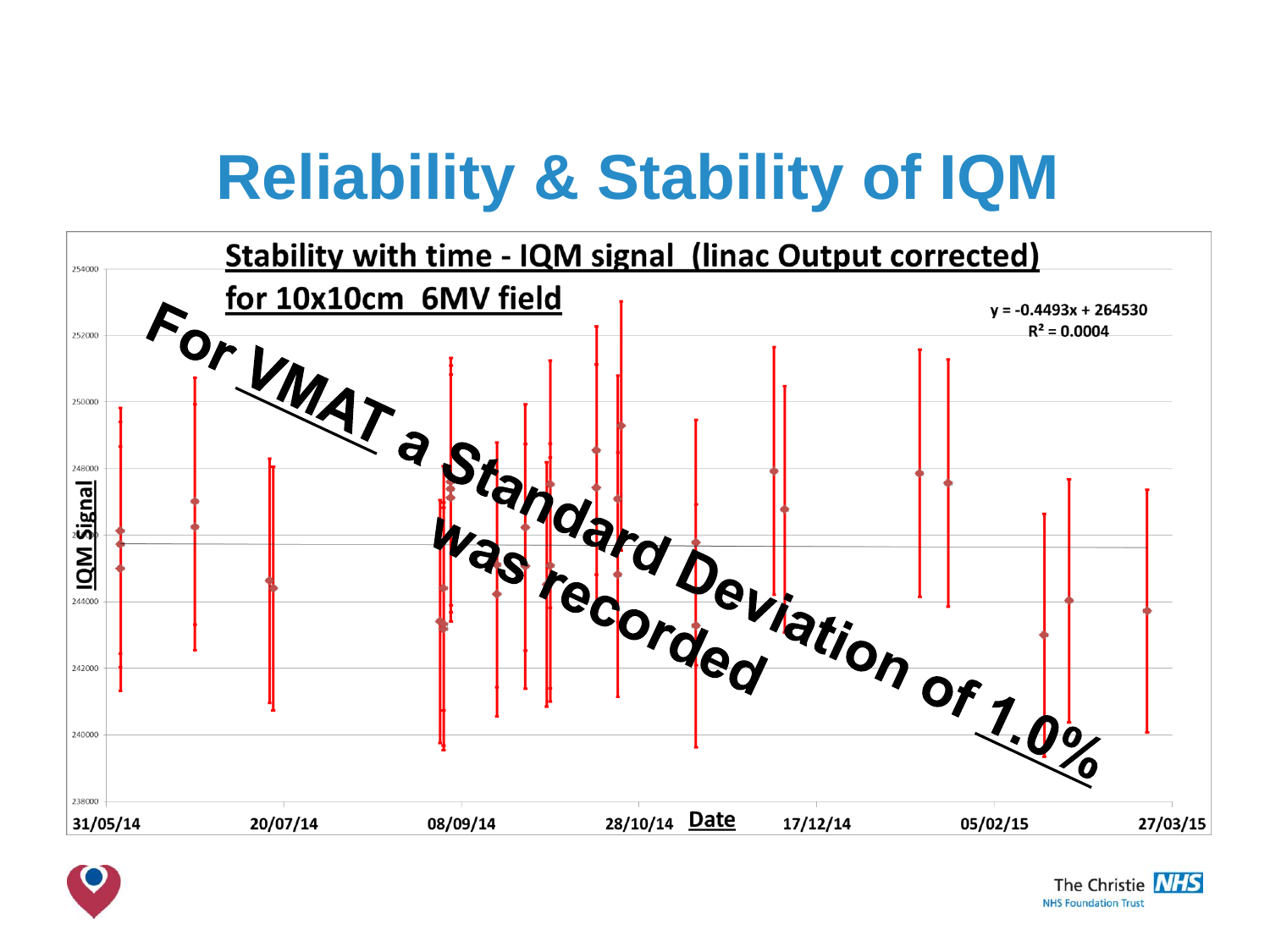# **IQM: Detection of potential errors 1:Field mis-positioned**



| 10 <sub>mm</sub>           | 0.3%    |
|----------------------------|---------|
| 5 <sub>mm</sub>            | 0.0%    |
| 2 <sub>mm</sub>            | 0.2%    |
| 1 <sub>mm</sub>            | 0.1%    |
| $\mathsf{0}_{\mathsf{mm}}$ | $0.0\%$ |
| 1 <sub>mm</sub>            | 0.1%    |
| 2 <sub>mm</sub>            | 0.3%    |
| 5 <sub>mm</sub>            | $-0.1%$ |
| 10 <sub>mm</sub>           | 0.3%    |
|                            |         |



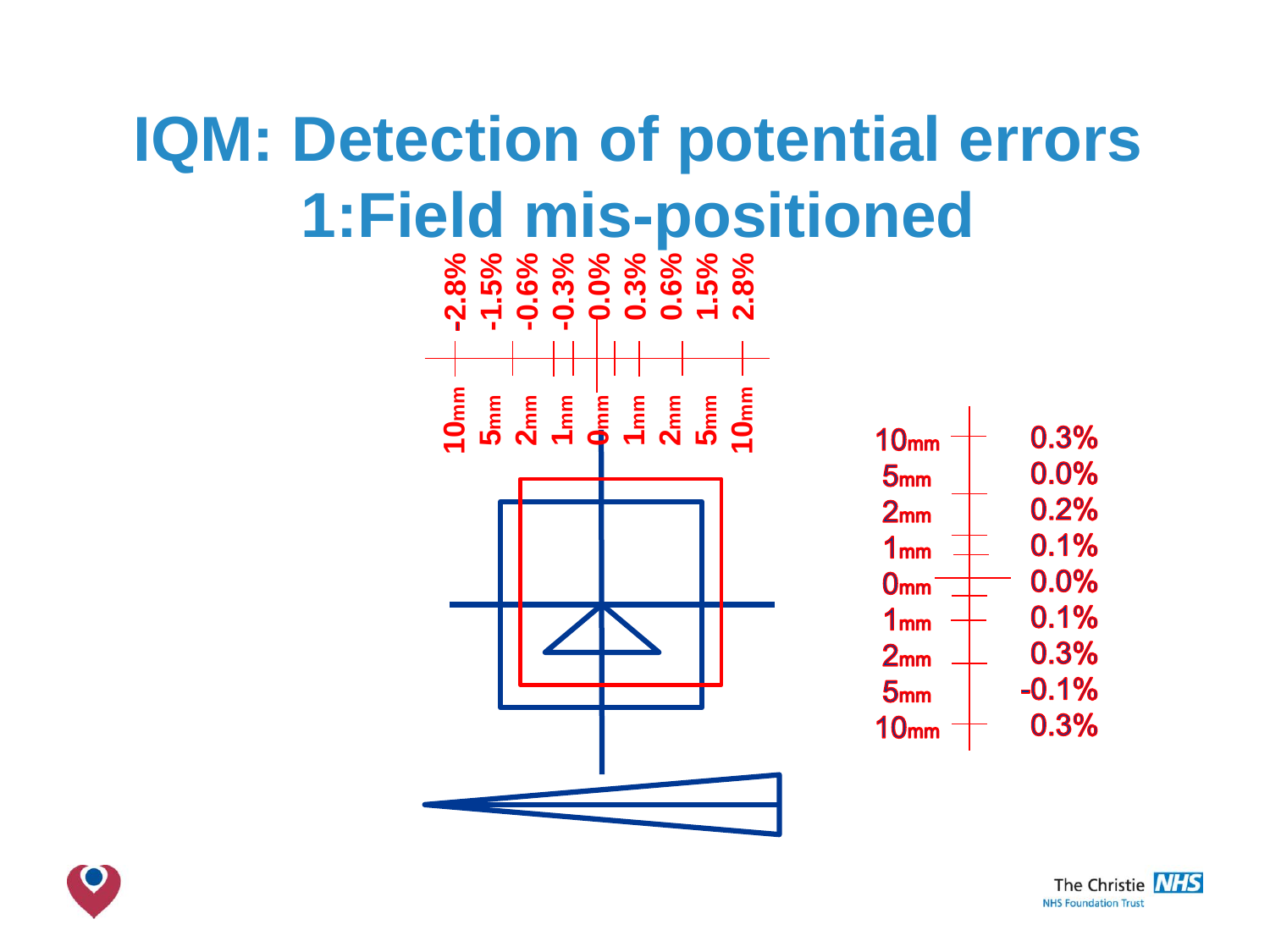## **IQM: Detection of potential errors 2:MLC mis-calibration**

**Jaw miss-calibrated in different directions, hence field size changing** 





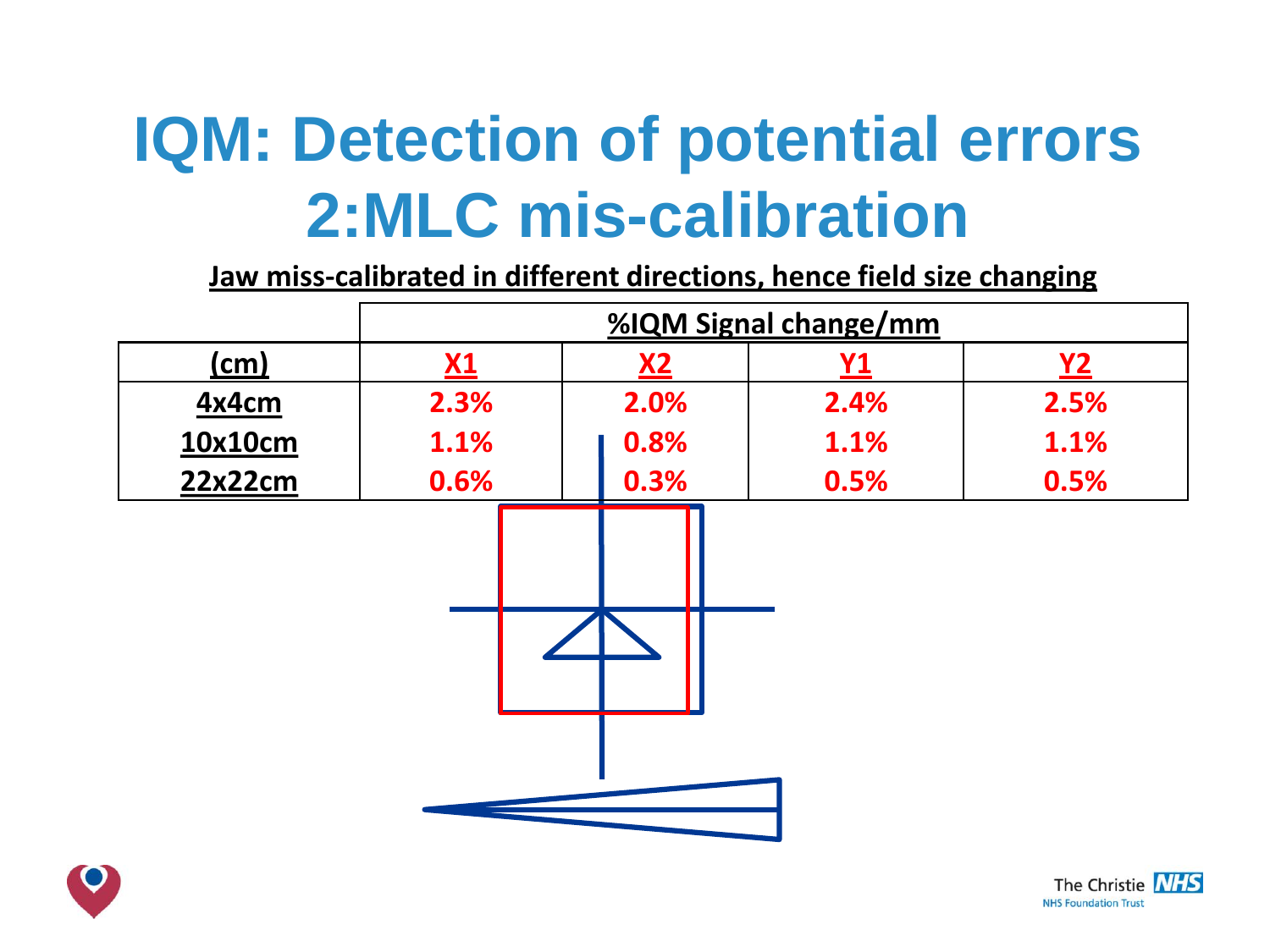## **IQM: Detection of potential errors 3: Incorrect Energy**

• Changing from 6MV to 10MV or visa-versa

|                       | <b>Percentage difference</b><br>(Ion chamber @10cm) | <b>Percentage difference</b><br>(IQM) |
|-----------------------|-----------------------------------------------------|---------------------------------------|
| <b>Static fields</b>  | $9.5 + 0.5%$                                        | $6 + 0.5%$                            |
| <b>Conformal Arcs</b> | $9.5 + 0.5%$                                        | $6 + 0.5%$                            |
| Step & Shoot          | $9.5 + 0.5%$                                        | $6 + 0.5%$                            |
| VMAT                  | $13 - 15%$                                          | $2 - 3.5%$                            |



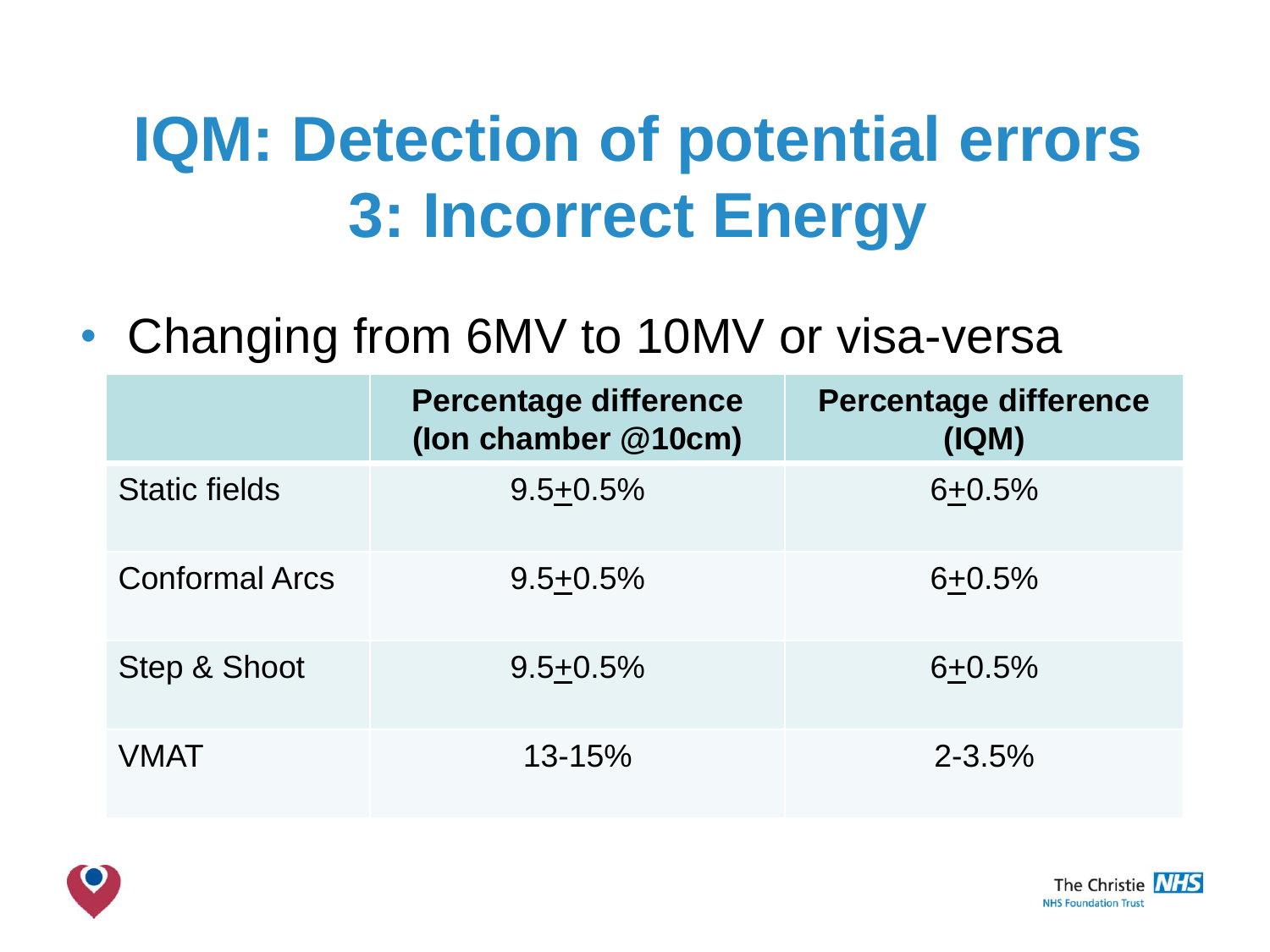## **IQM: Detection of potential errors 4: Incorrect Plan**





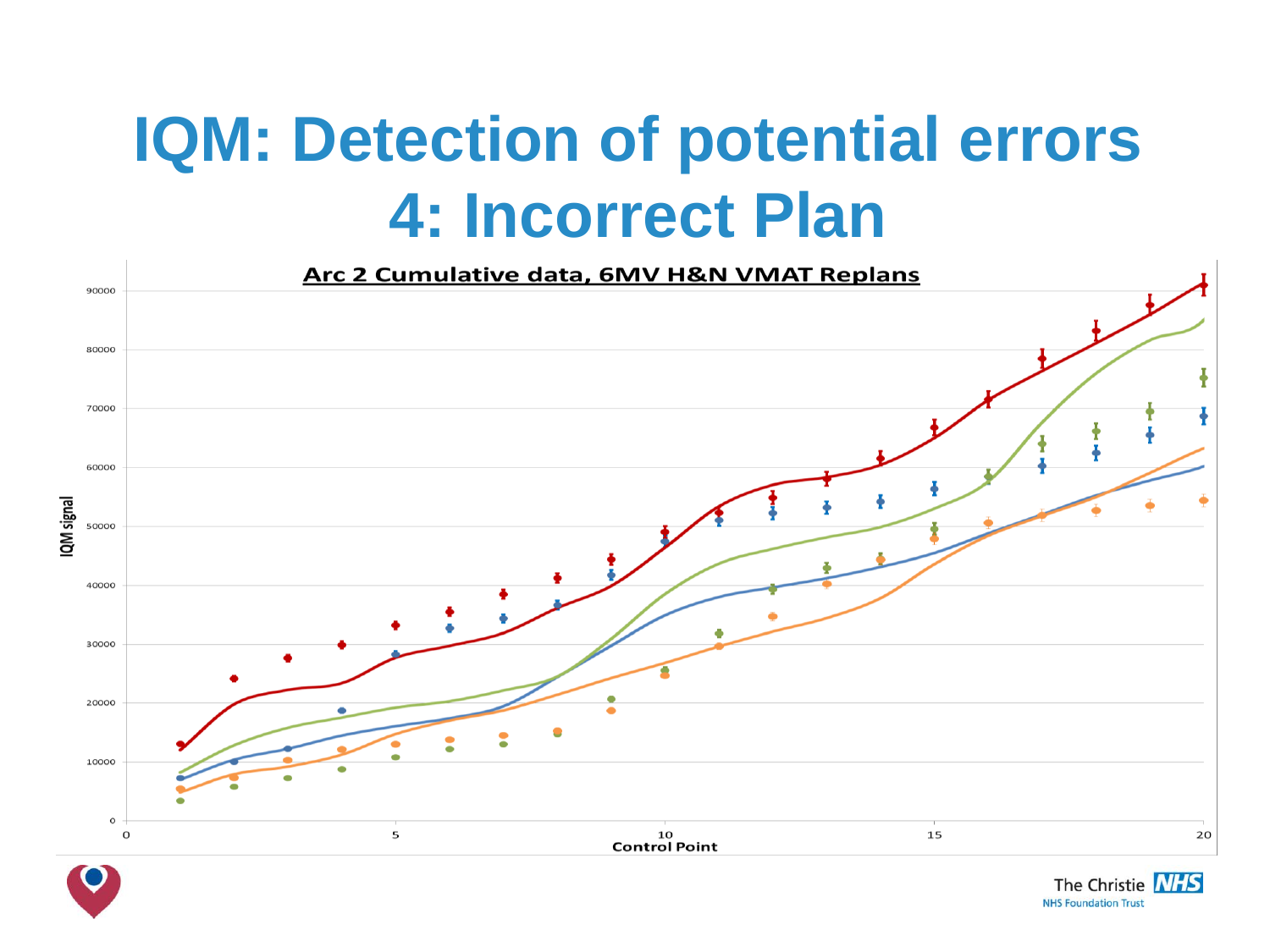### **Conclusions**

- The IQM is stable, reliable & easy to use
- IQM can identify...
	- Incorrect MU's & Energy
	- Significant MLC mis-calibration
	- Incorrect plans
- It has a limited ability to identify errors in the non-gradient direction, however other techniques can be used to compensate for this.